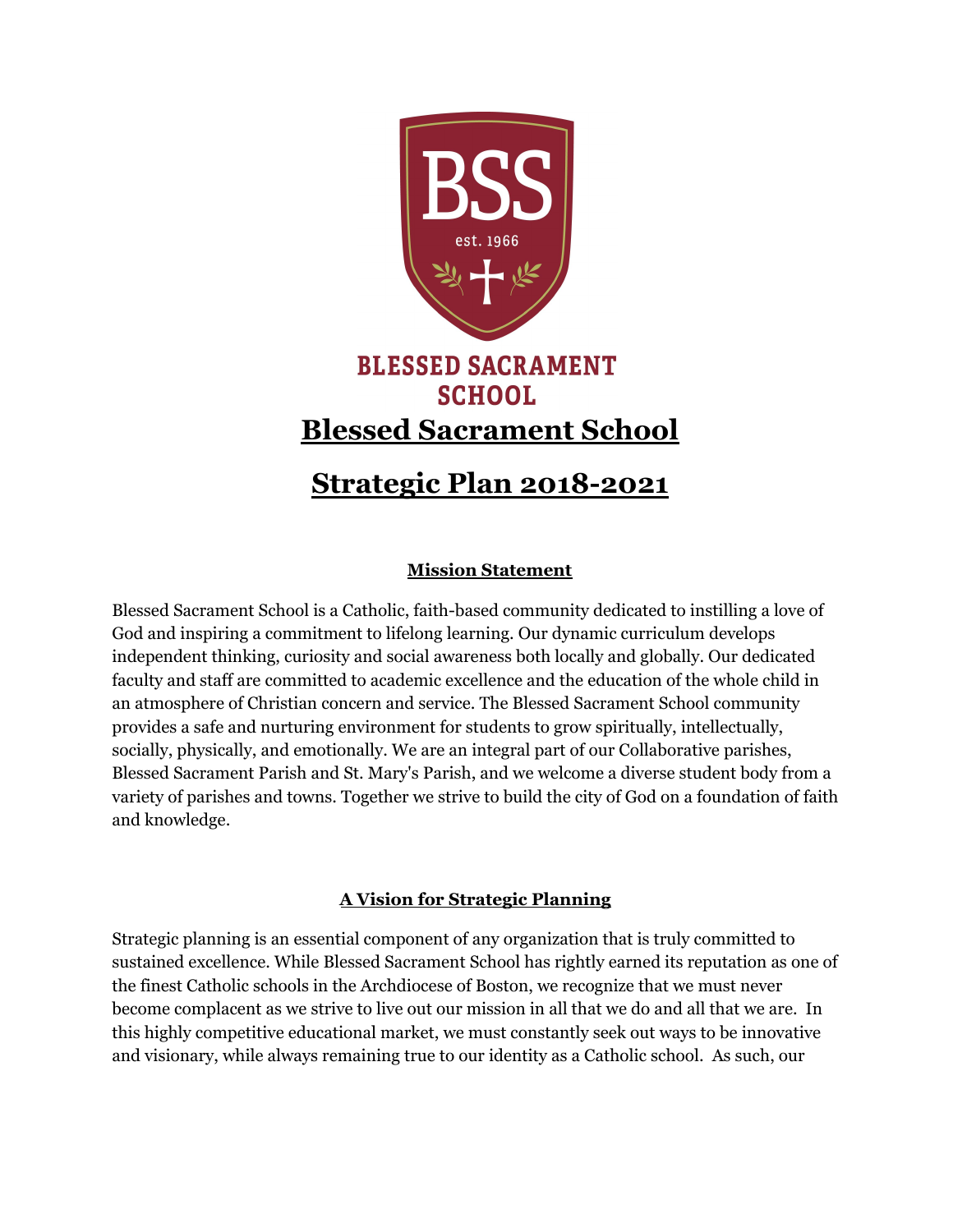plan and the steps we take to achieve this plan must be rooted in Gospel values and inspired by the spirit of St. Francis, our patron saint.

The strategic plan we have developed is both comprehensive and realistic, positioning this community to build off our numerous strengths while honestly addressing areas where further growth and development are needed. It is our hope that this plan will help Blessed Sacrament School to subsist as the premier educational option for families in the greater Walpole area that seek an exceptional, values-based, Catholic education for their children.

### **Promoting & Sustaining Academic Excellence**

Like all schools, Blessed Sacrament School seeks to promote and sustain academic excellence at all grade levels and in all subjects. This community is blessed, however, to build from a strong foundation of proven academic success. Some of our current areas of academic strength include…

- A culture of high expectations for all learners.
- A dedicated, talented, caring, and accessible teaching staff that seeks to develop meaningful relationships with all students.
- A dynamic curriculum that is not limited by national or state standards, nor tied to state assessments.
- Providing students and teachers with regular access to instructional technology that has the capacity to transform teaching and learning.
- Small class sizes at all grade levels, helping to promote individual student growth.

With this solid foundation, we are able to target our strategic efforts on areas where further growth is needed, while responding dynamically to emerging trends in education. To that end, our primary academic goal will be **to transform Blessed Sacrament School into the premier destination for Math and Science instruction in the region.** We believe that this is a natural progression for the BSS community, as we build off the success of our school-wide STREAM program and respond to the increasing demand for high quality STEM (Science, Technology, Engineering, Math) programs in all schools.

To transform our educational community in this way, we will…

● Create a new STEM curriculum in the middle school that allows each student to participate daily in a 90-minute STEM class that seamlessly integrates the components of our current math and science programs in a much more comprehensive way, with a focus on project-based learning and hands-on student collaboration. (completed by STEM Teachers in summer of 2018, continued improvement ongoing)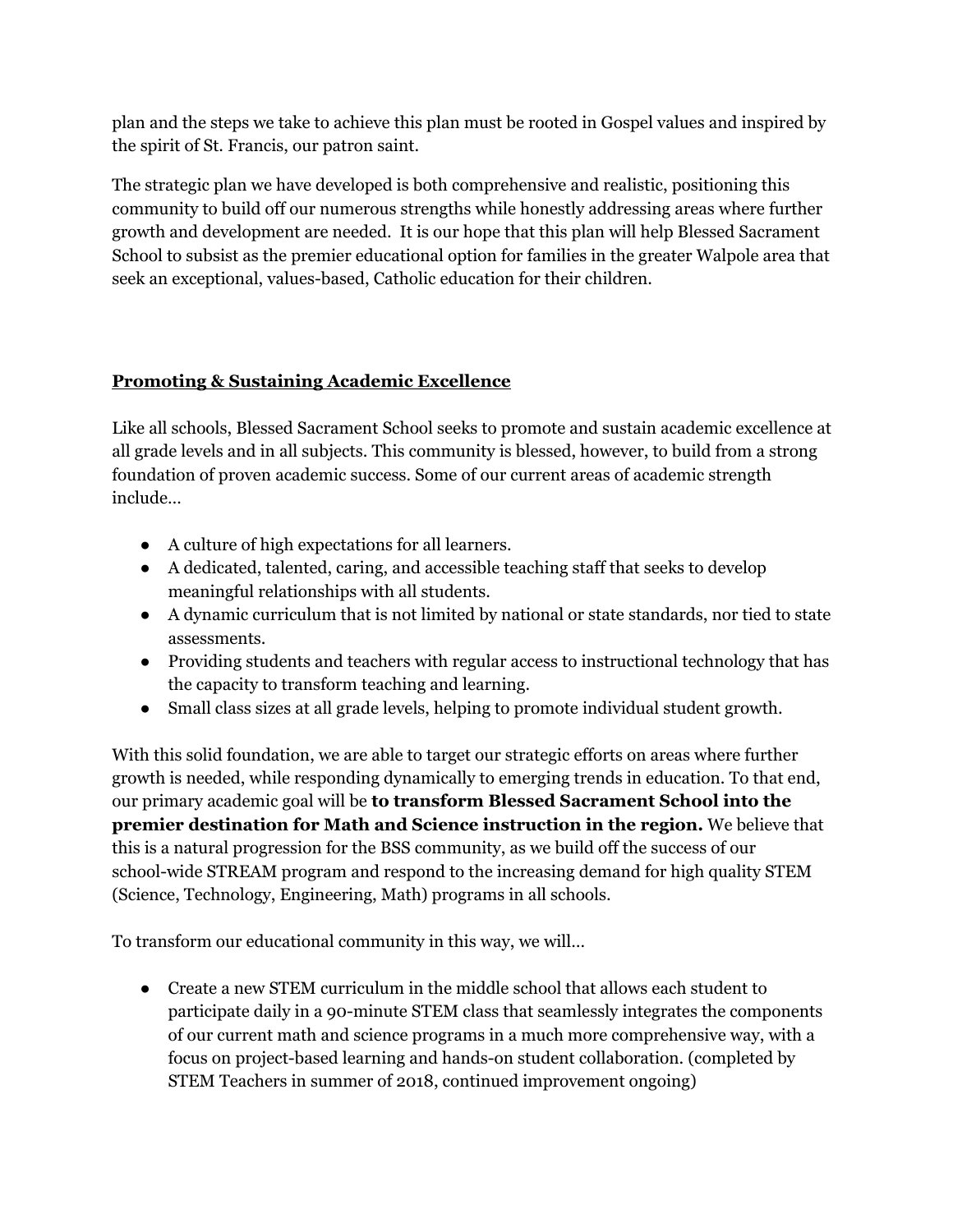- Work with all science teachers at BSS to further develop our Math and Science curricula, ensuring that all students are regularly engaging in hands-on scientific learning and applied mathematics that responds analytically to real world issues, with an emphasis on a collaborative, project-based approach to learning. (Grades 4-8 worked on aligning science and math curriculum during the summer of 2019, K - 3 will do this summer of 2020)
- Use MAP testing data and feedback from our most recent graduates to improve the quality of our math and science curricula, so as to ensure a high level of preparedness for success in high school. (8th grade STEM teacher is working on collecting this data, ongoing)
- Continue to expand the extracurricular offerings available to our students in STEM-related areas, including robotics, coding and mathematics. (We are launching new math clubs in the school for the 2019-2020 school year)
- Work to develop partnerships with local colleges and universities to provide our students with greater access to the educational communities that are preparing young people for success in STEM fields. (Still in the planning stages, target 2020-2021)
- Provide students with more opportunities to connect with BSS parents and alums who are working in STEM-related careers. (Both STEM teachers have begun getting career STEM parents to come in and present in the middle school, ongoing)
- Participate regularly in state and local math competitions, particularly at the middle school level. (BSS is looking at forming a math team for the 2019-2020 school year)
- Actively seek out opportunities for teachers to participate in individual professional development opportunities related to the STEM subjects, while also developing school-wide professional development goals for continued improvement of our STEM programs. (Administration is giving a \$250 stipend to attend development, Ongoing with faculty through the 2020-20201 school year)

## **Beyond these specific Math and Science goals, some additional strategic goals designed to promote academic excellence include…**

- Continuing to recruit and retain highly qualified educators who are actively dedicated to these academic goals. This goal will be supported by a commitment to…
	- Exploring ways to further enhance and improve teacher benefits and compensation across the pay scale.
	- Providing all teachers with meaningful opportunities for personal and professional growth, particularly in the areas of technology integration and differentiated instruction for exceptional student learners - both struggling and advanced.
	- Providing teachers with the resources needed to support the learning needs of ALL students.
	- Explore the possibility of school-university partnerships to recruit teachers and enhance professional development.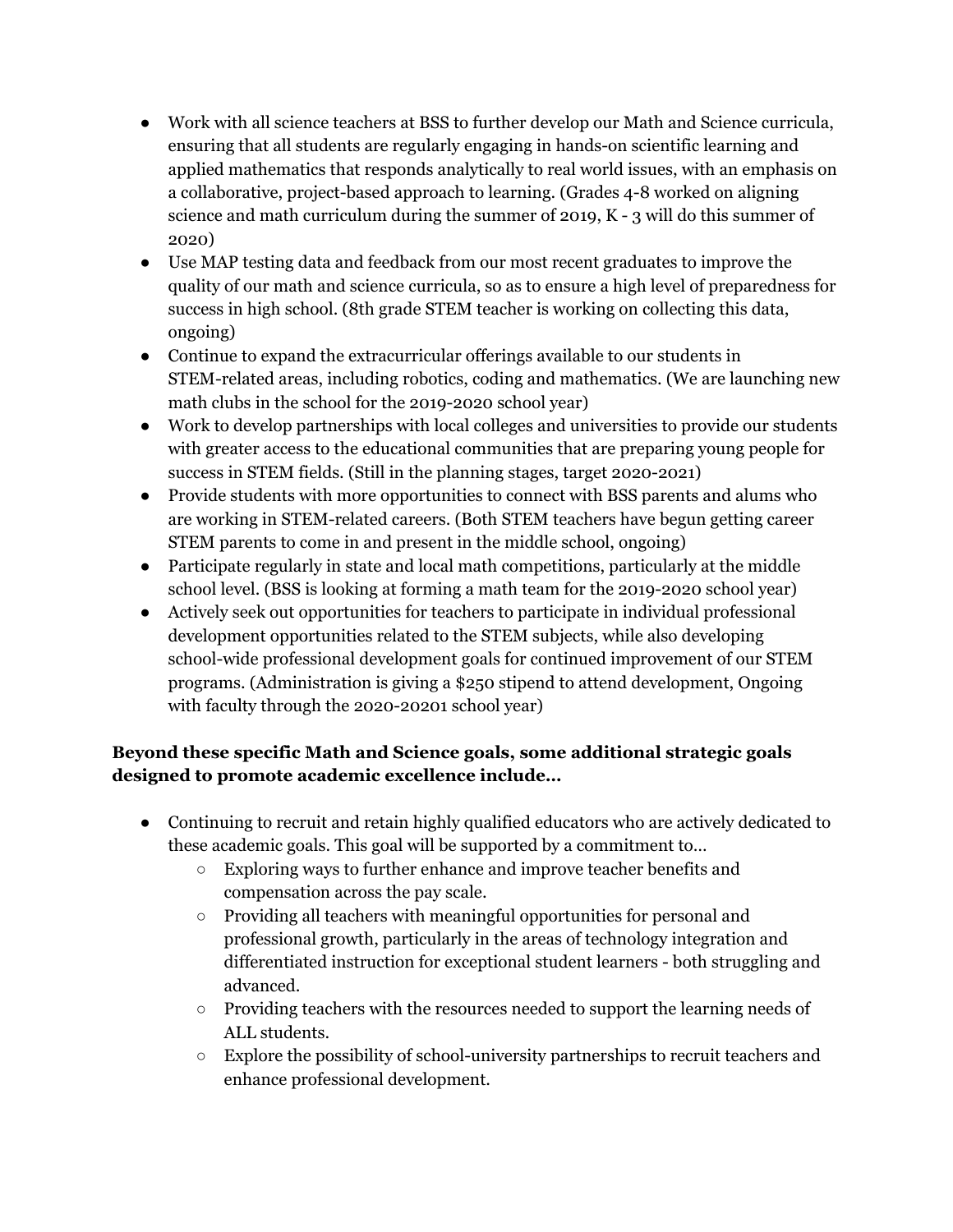- Continuing to implement a consistent teacher evaluation and feedback process aimed at promoting the continuous improvement of teaching and learning
- Providing teachers with more consistent access to technology resources in all classrooms and at all grade levels.o
- Leveraging resources within the community to provide high-achieving students with regular opportunities to move at an accelerated pace, when appropriate. (Administration began a new STEM program as an accelerated level, the tech coordinator is also looking at improving use of Khan Academy and other apps to give enrichment opportunities across grade levels, ongoing )
- Exploring programmatic opportunities aimed at more specifically supporting the learning needs of our talented and gifted students. (Administration is exploring grants to get a talented and gifted program off the ground at BSS, ongoing)
- Developing an advisory program for students in Grades 4-8 by utilizing the resources of the larger BSS community, so as to more directly meet the counseling needs of our students. (Has not been attempted as of yet. Would be the administration teams pervue before 2020-20201 school year)

# **Ensuring our Financial Sustainability & Operational Vitality**

As the cost of a Catholic education continues to increase, it is essential for the Blessed Sacrament School community to become a model of sustained financial strength, while continuing to remain affordable and accessible to all sorts of families. Once again, we are building off a position of relative financial strength, including…

- Our continued affordability within a competitive market for Catholic and private schools.
- The increased availability of financial aid to families in need of additional support over the past decade.
- Facilities that are well maintained and have been upgraded significantly over the past five years, including several large capital improvements.
- The continued success of our early childhood programs, which are at capacity, with lengthy wait lists, each school year.
- The accessibility and reach of our school community, which currently serves students and families from over 20 different towns.
- A highly successful fundraising program that annually raises over \$200,000 in support of our school's mission.

Amidst these areas of strength, the challenges that Catholic schools like BSS face are immense. With a yearly budget that is heavily driven by enrollment numbers, it is important to develop strategic financial goals that are fiscally conservative, while exploring all options to increase the school's revenue streams.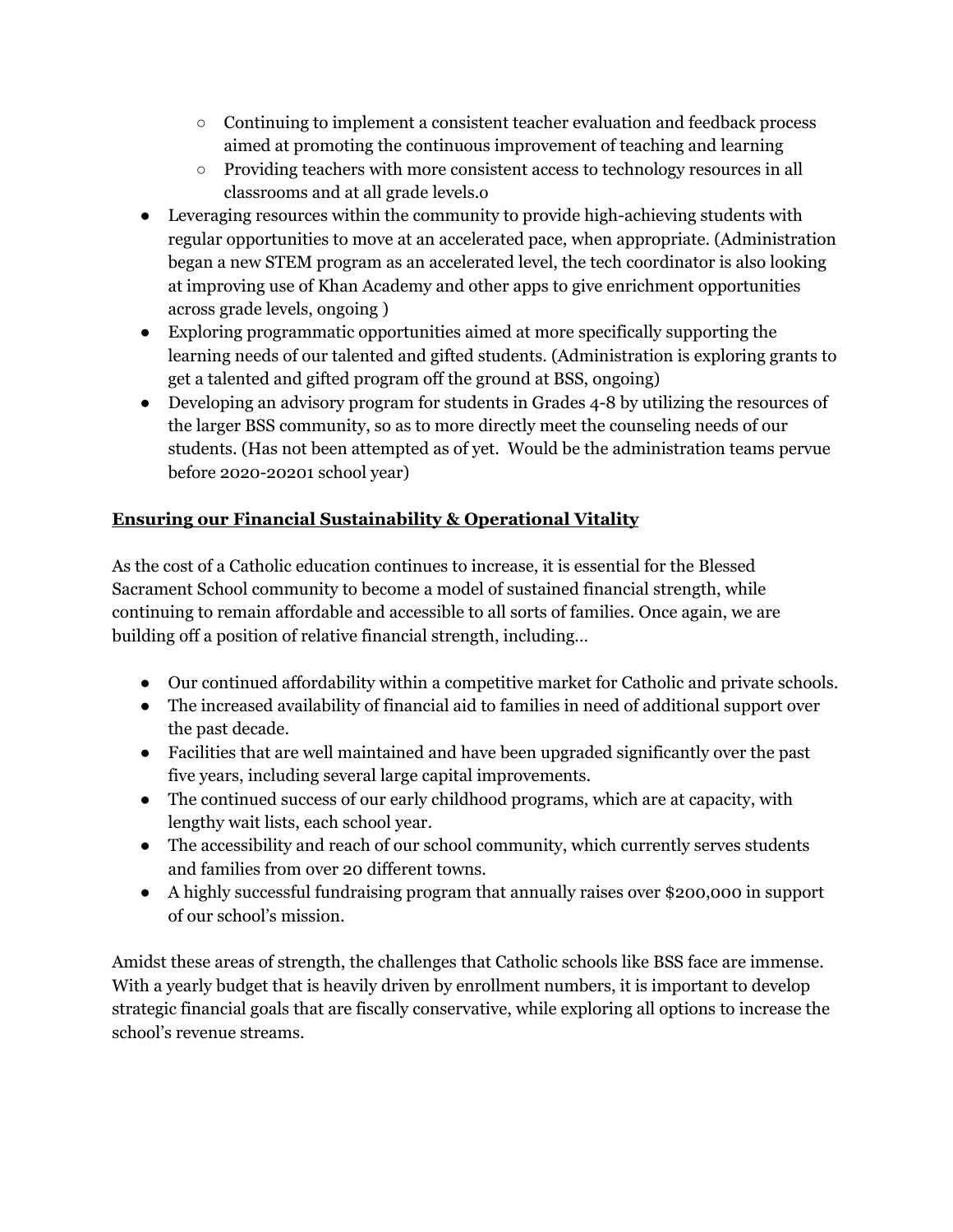Our overarching strategic goal related to financial sustainability and operational vitality, then, is **to increase student enrollment by at least 3% over the next three years while maximizing the school's various revenue generating opportunities.**

We will do this by…

- Developing a committee to assist with the school's marketing and enrollment management efforts. This committee will focus on… (The School Board implemented this for the 2018-2019 school year, ongoing)
	- Targeting the school's outreach to specific towns and regions, so as to reach the families that are most likely to consider BSS as an option for their children.
	- Creating a "Family Ambassador Program" to assist the school with the recruitment of potential new families.
	- Developing a compelling marketing plan that fully showcases the value of a BSS education across a variety of mediums.
- Expanding the school's fundraising efforts to include greater outreach to the larger BSS community, particularly BSS alumni and past parents. This will be achieved by…
	- Using recently acquired data from the Catholic Alumni Partnership (CAP) Program to connect with BSS alumni who are committed to supporting and advancing our school's mission. (Advancement Director began outreach during the 2018-2019 school year, ongoing)
	- Establishing an Alumni Council that includes both recent and older BSS alums to assist with the development of meaningful relationships with former students and families. (Advancement Director has not begun this as of 2019-2020)
	- Utilizing current students and families to connect with past members of the BSS community and other potential donors through various outreach efforts. (Advancement Director working on this, ongoing)
	- Laying down the groundwork for a new school capital campaign aimed at continued facilities improvement. (Parish leadership is holding off on this)
	- $\circ$  Expanding family participation in the St. Francis Annual Fund beyond current participation levels. (Advancement Director looking into new streams of revenue for the St. Francis Fund such as a "buy a brick" campaign, ongoing)
	- Exploring options for additional community-based fundraisers that can increase our school's visibility in the Walpole community without asking more from our already supportive school families. (Advancement Director instituted a "color fun run" in 2019-2020 and was very successful, more plans ongoing)
	- $\circ$  Developing varied models of sponsorship for major school fundraising events (Under the Stars, Christmas Bazaar, Golf Tournament), so as to maximize sponsorship revenue from the larger BSS community. (Advancement Director started a yearly sponsorship option for giving during the 2018-2029 school year)
	- Exploring ways to make fundraising more efficient through the use of technology, with the goal of increasing online donations and donor contributions as well as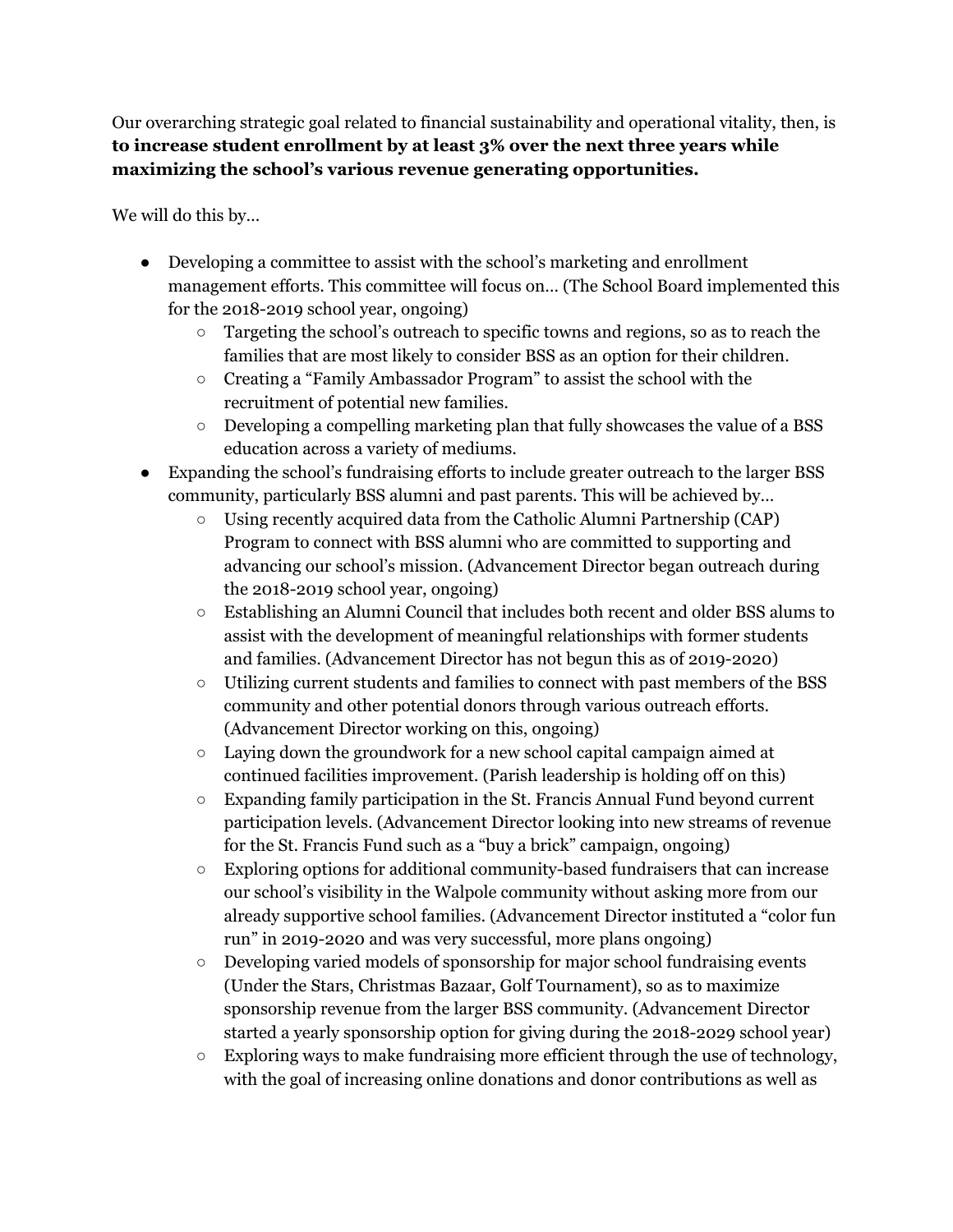streamlining event management and ticketing. (Advancement director switched to a fully online model of fundraising in 2018-2019)

- Exploring all options for the potential expansion of our popular Preschool and Pre-Kindergarten programs. (Administration expanded to a 2nd preschool for the 2019-2020 school year)
- Ensuring that our school's new lunch program is at least revenue neutral, while providing students with affordable and nutritious options. (Administration and Cafeteria Staff created a budget neutral program in 2018-2019, now moving towards a profit producing program in 2019-2020)
- Considering opportunities for local community groups to use school facilities during the summertime and outside of school hours. (Administration will be working with the Parish leadership to see what can be done on this, one outside camp does pay rent to school as of 2018-2019)
- Developing a comprehensive review of our school's main competitors with respect to price, available programs, and other perceived educational assets. (Finance Committe of the School Board, ongoing)
- Using community resources to provide BSS families with support/education about how to leverage recent changes to the use of 529 savings plans to save for tuition at Catholic elementary schools. (Administration has not attempted this yet as of 2019-2020)
- Researching new models for tuition to ensure the continued affordability of a BSS education for all families. (School Finance Committee of School Board will look into this during the 2019-2020 school year)
- Strengthening relationships with partner schools like Bishop Feehan High School, with the goal of improving student retention through the 8th grade. (School Administration worked with Feehan on a partnership program that allows 5th graders early admission, this is also being looked into with other local Catholic high school only models, ongoing)

# **Enhancing our Spiritual Life & Catholic Identity**

Throughout our 52 years, Blessed Sacrament School has been proudly rooted in the Catholic tradition, while always welcoming a diverse community of students and families who may not be Catholic, but are committed to the foundational values of our faith. While fostering the continued academic growth of our students is crucial, the most important task that BSS educators have each day is developing the character of our students. At BSS, this character development has always been rooted in the spiritual life of our school. From the values of our patron, St. Francis of Assisi, to the example that the Sisters of St. Francis set for so many years, to the faith of our educators and school leaders today, there is an unbroken connection that keeps us grounded to our mission of forming disciples who follow Christ's example in their actions and choices.

As we seek to foster the continued spiritual development of our students, we recognize our many current strengths in this area. These include...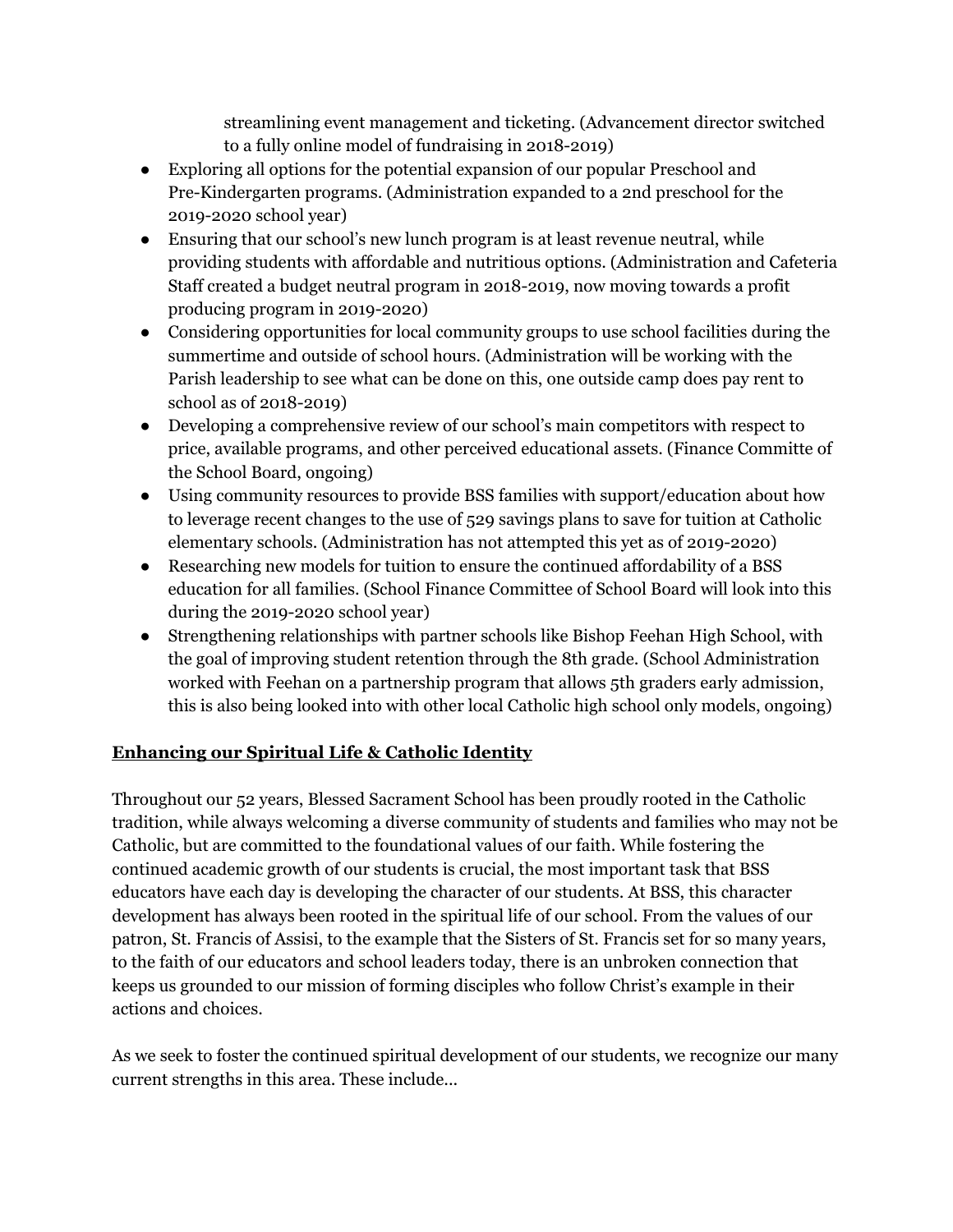- The many ways that our school's Catholic identity permeates into all aspects of school life.
- Our daily community gathering in prayer at morning assembly.
- Regular participation in the sacraments, including monthly celebrations of the Eucharist together as a community.
- Meaningful retreat days for students in Grades 2-8.
- Our students' commitment to charitable work and social justice issues, which is always so generously supported and encouraged by their families.
- The ways that our STREAM program encourage students to connect their faith with real world issues.
- Our growing commitment to stewardship and a genuine care for the earth.
- An openness to students and families from all faith backgrounds.

To promote continued growth as a Catholic educational community, our overarching strategic goal will be **to further distinguish Blessed Sacrament School as a Christ-centered community in which our children will learn to love God, love themselves, love others through service, and love all of God's creation.** With a focus on this goal, we believe that we can continue to differentiate our school through our value and mission-driven Catholic identity, promoting the catholicism of our school in both a local and universal context.

To achieve this goal, we will…

- Encourage all students to develop a more personal relationship with God by developing ways to make daily prayer more accessible and consistent for all students. (Middle School Theology Teacher, and Spiritual Life Committee are looking into this, ongoing)
- Create yearly service projects at each grade level focused on one of the seven principles of Catholic Social Teaching. (School Board Mission Committee is planning to pilot this during the 2019-2020 school year)
- Strive to move beyond simply collecting money for charities on casual days, by inviting students to make a deeper connection to the people and groups we are supporting. (Middle School teachers are moving to make our St. Francis House System include more direct service opportunities 2019-2020)
- More actively promote the monthly character traits to inspire a student commitment to these virtues and to recognize community members who are actively living out these traits each day. (Administration is working on how to implement these more into the curriculum, 2019-2020 and beyond)
- Continue to provide opportunities for families to engage in service together as a family, while instituting a "Family Service Challenge" to encourage more active family involvement in social justice and service work. (Mission Committee of the School Board is working on finding new ways to get families involved, ongoing)
- Develop plans for a family-centered service/mission trip during a vacation week. (Spiritual Life Committee began family retreats during the 2018-2019 school year, ongiong)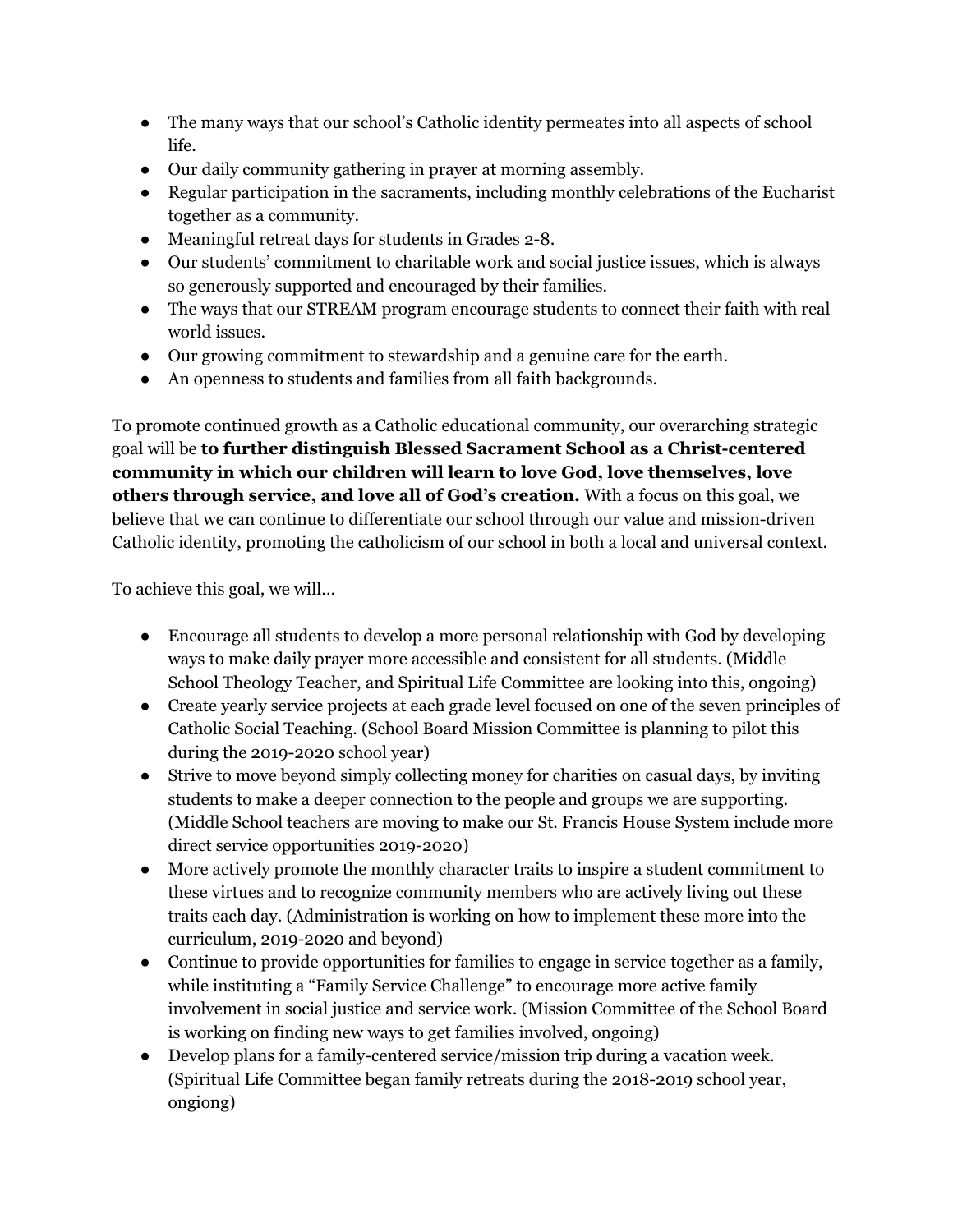- Actively seek out social justice-themed field trips for students in grades 4-8, while connecting the field trip experiences to grade-level service projects at school. (Administration has not tackled this year, ongoing)
- Reimagine the middle school's Matthew 25 service program as a service commitment available to all students and families, while considering mandatory service hours for all middle school students. (Administration and new MS Theology teacher will be auditing this during the 2019-2020 school year)
- Invite middle school students to participate in a week-long service experience/mission trip during the summer months. (Administration and new MS Theology teacher will be looking into for the summer of 2020)
- Provide more spiritual growth opportunities for parents (i.e. spiritual talks, parent prayer groups, spiritual book club) throughout the year. (Spiritual Life Committee is working on this as a priority for the 2019-2020 school year)
- Partner more actively with the Matthew 13 Catholic Collaborative in Walpole and other local parishes on programs and activities, so as to enhance the parish-school relationship in Walpole and our surrounding communities. (New leadership of the parish is looking to connect BSS more closely with the faith formation program, Ongoing)

# **Strengthening Student & Family Life Outside of the Classroom**

One of the clear benefits of a Blessed Sacrament School education is the opportunity that every student and family has to participate in enriching programs and activities outside of the classroom. These programs provide students with countless opportunities to develop their individual gifts and talents while inspiring new interests, promoting each child's social development, and fostering the development of stronger family bonds.

Some of our school's greatest strengths in this area include…

- A daily morning assembly that strengthens and invigorates the life of our community.
- An unparalleled drama program that inspires students of all ages to develop and share their talents with the larger BSS community.
- A wide variety of extracurricular offerings that are available to students at all grade levels.
- A successful basketball program with teams that are consistently competitive in local leagues and tournaments.
- A popular Robotics program that engages students in STEM-related robotics work as early as Kindergarten.
- The opportunity for students to participate in overnight trips during each middle school year.
- The St. Francis House System in the middle school, which actively promotes leadership, service and community across all three middle school grades.
- A dedicated Parent Collaborative that provides families with regular opportunities for family enrichment.